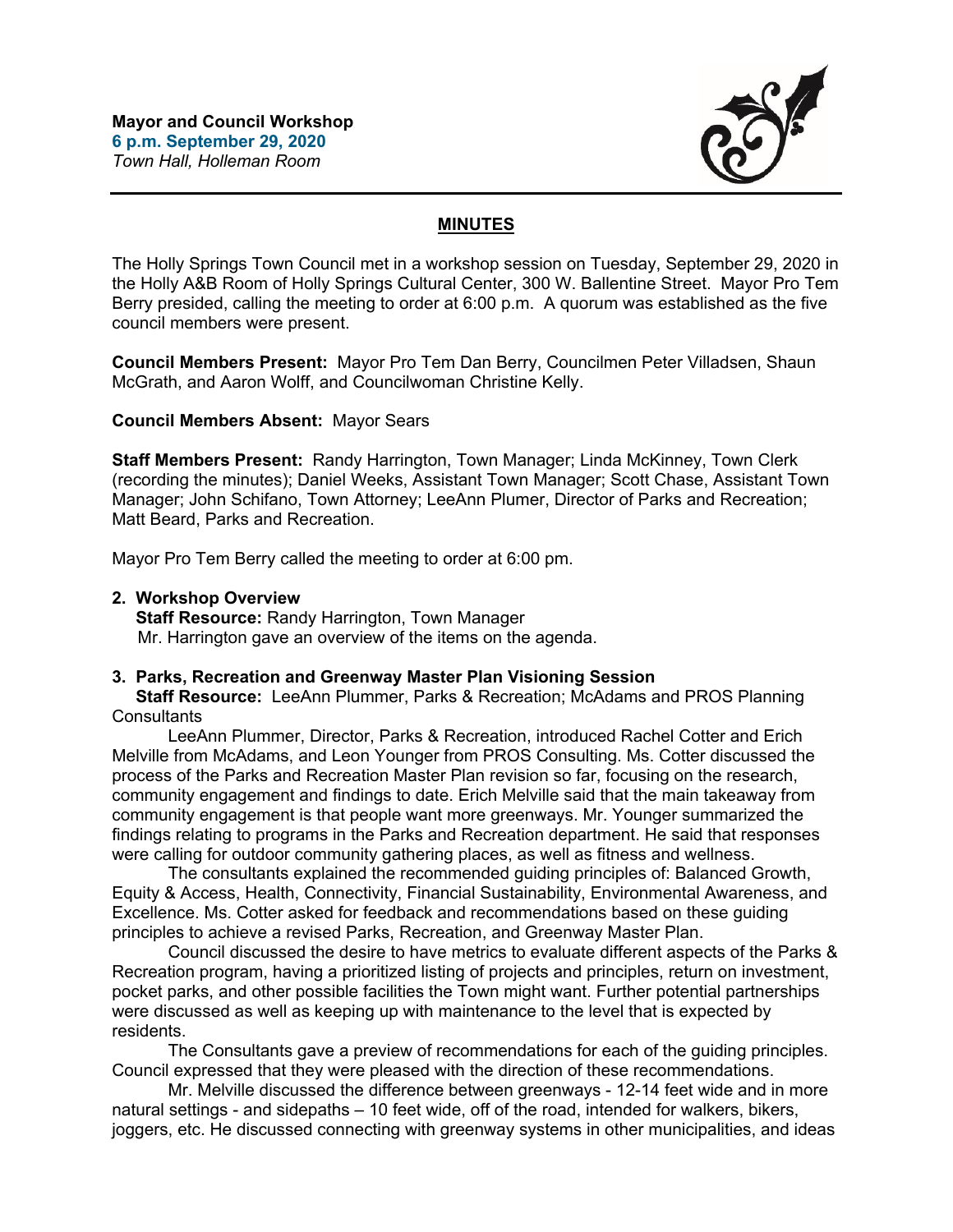on how the proposed greenway map was determined. It was requested that grade separation be marked on any upcoming maps so that developers who are providing greenways will know where they are expected to make a grade-separated greenway.

# **4. Arbor Creek/Middle Creek Greenway Alignment**

 **Staff Resource:** LeeAnn Plummer, Parks & Recreation

LeeAnn Plummer, Director of Parks and Recreation, said that at the workshop on September 8, 2020 Council was presented with various options for the Arbor Creek/Middle Creek greenway design. Council asked that a route through the Bridgewater Amenity Area be investigated, as well as things that could be done to mitigate the impact of the preferred route, and that these ideas be brought to them at the September 29<sup>th</sup> meeting. Jeff Westmoreland of SEPI, reminded Council of the location of the greenway and the connection that is being considered. Tonight's discussion is centered around the connection. He said he had gone back out to the site and taken measurements and would provide cost estimates at the end of the discussion. The biggest challenge is the topography. The north side is too narrow without using the sidewalk or the parking lot. There is a power easement and a gas easement that are obstacles for the northern route. Crossing the gas easement is at 15% grade, and the maximum allowed is 8%. In order to make that route work, the trail would have to be sunken. The route looks like it works on paper, but it would require cutting the trail down and using retaining walls, and is not feasible. Another challenge is the gas line easement, because crossings are only allowed once and at a 90-degree angle.

There was discussion about where the connectivity should go, how much each possible connection would cost due to crossing Middle Creek and wetlands, and the value of natural scenery as opposed to using sidewalks for connectivity. Long-term plans vs. short-term savings were discussed, as well as whether funding would have to be found elsewhere if this was deferred. Also discussed was which connection or connections would give the most people access to the greenway. Ms. Plummer reminded Council that construction drawings had to be submitted before the bonds could be sold, and therefore the issue was time-sensitive. Mr. Westmoreland said that if other routes that used property that was not already Town-owned were considered there would need to be aquatic surveys and approval from the Corps of Engineers, which would add cost and time.

Mayor Pro Tem Berry said that since there was not unanimity of opinion, he would propose a Motion in order to give guidance to staff.

**Action**: Motion to table the South route / Bridgewater Connection to be considered at a later time.

**Motion by:** Berry **Second by:** McGrath **Vote: Yay:** McGrath, Villadsen, Berry, Wolff **Nay:** Kelly *The motion passed.*

Randy Harrington made a quick announcement about the proposed transition of Holiday events, due to COVID. Staff is ready to move forward and those plans will be rolled out next week.